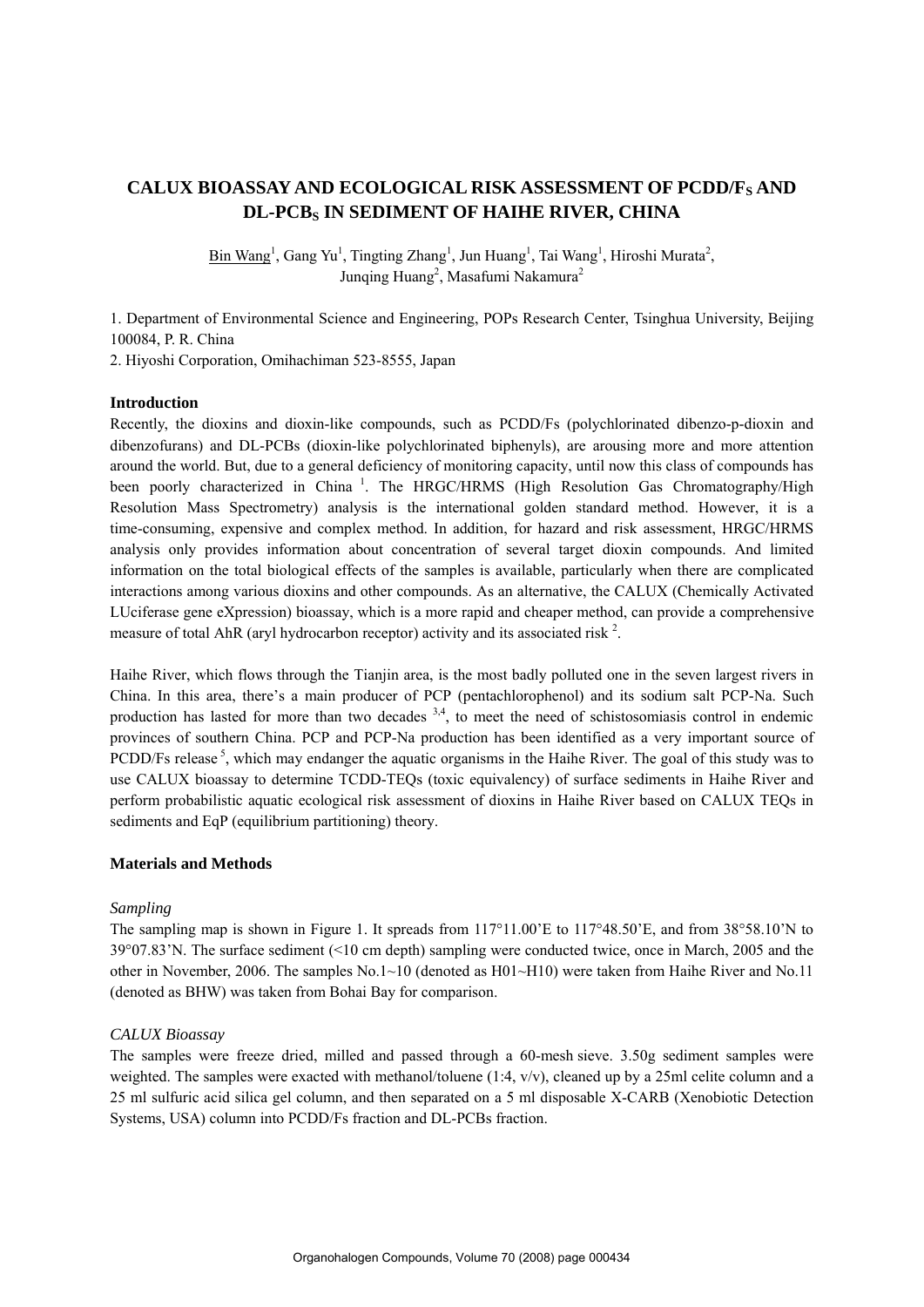

**Figure 1** The map of sampling sites

H1L6.1c2 cells (Xenobiotic Detection Systems, USA) were exposed to the samples in 96-well plates. Light output was measured by the microplate luminometer (Berthold Centro LB 960, Germany) and expressed in RLU (relative light unit). The best equation fitting the calibration curve was calculated using a four-variable Hill equation. This equation was used to convert the measured RLU value into a CALUX TEQ value expressed in pg 2,3,7,8-TCDD-TEQ/g sediment.

## *Ecological risk assessment*

The water concentrations ( $C_{water}$ ) were estimated from CALUX TEQs in sediments ( $C_{sed}$ ) using the EqP method<sup>6</sup>:

$$
C_{\text{water}} \text{ (pg TEQ/L)} = C_{\text{sed}} \text{ (pg TEQ/kg)/K}_p = C_{\text{solid}} \text{ (pg TEQ/kg)} \cdot f_{\text{oc}} / K_{\text{oc}} \tag{1}
$$

Here, Kp is the partition coefficient between the solid and the aqueous phase (2,3,7,8-TCDD), L/Kg; foc is mass fraction of organic carbon. Koc is the partition coefficient normalized by organic carbon content.

Acute toxicity data (LC<sub>50</sub>, half lethal concentration) of 2,3,7,8-TCDD to various aquatic species were extracted from AQUIRE database (USEPA) and some other sources, and then were used to develop SSDs (Species Sensitivity Distributions) in the following probabilistic ecological risk assessment.

A joint probability curve (JPC) was generated from aquatic ECD (Exposure Concentration Distributions) and SSD. For JPC method, the overall risk was usually illustrated qualitatively by the adjacence degree of the curve to axes<sup>7</sup>. In this research, the Overall Risk Probability (ORP) was introduced to quantitatively characterize the overall ecological risk:

$$
ORP = \int_0^1 \text{EPr}(\mathbf{x}) \, \text{d}\mathbf{x} \tag{2}
$$

Here, EPr(x) was the exceedance probability for x proportion of species affected (0≤x≤1). ORP could be just calculated as the area under the JPC. Because sufficient chronic toxicity data, such as NOECs ((No Observed Effect Concentrations), were unavailable, SSDs were developed based on a set of "surrogate NOECs" generated by dividing acute toxicity values by a set of ACRs (Acute to Chronic Ratio) (1, 5, 25, 125 and 1000). A series of JPCs and corresponding ORPs were achieved.

The distribution-based HQs (Hazard Quotients) were generated from ECD and SSD after 20,000-times Monte Carlo (MC) simulation. Accordingly, risk was expressed as the probability of exceeding certain HQ criteria (1, 1/5, 1/25, 1/125, 1/1000) corresponding to a series of ACRs mentioned above.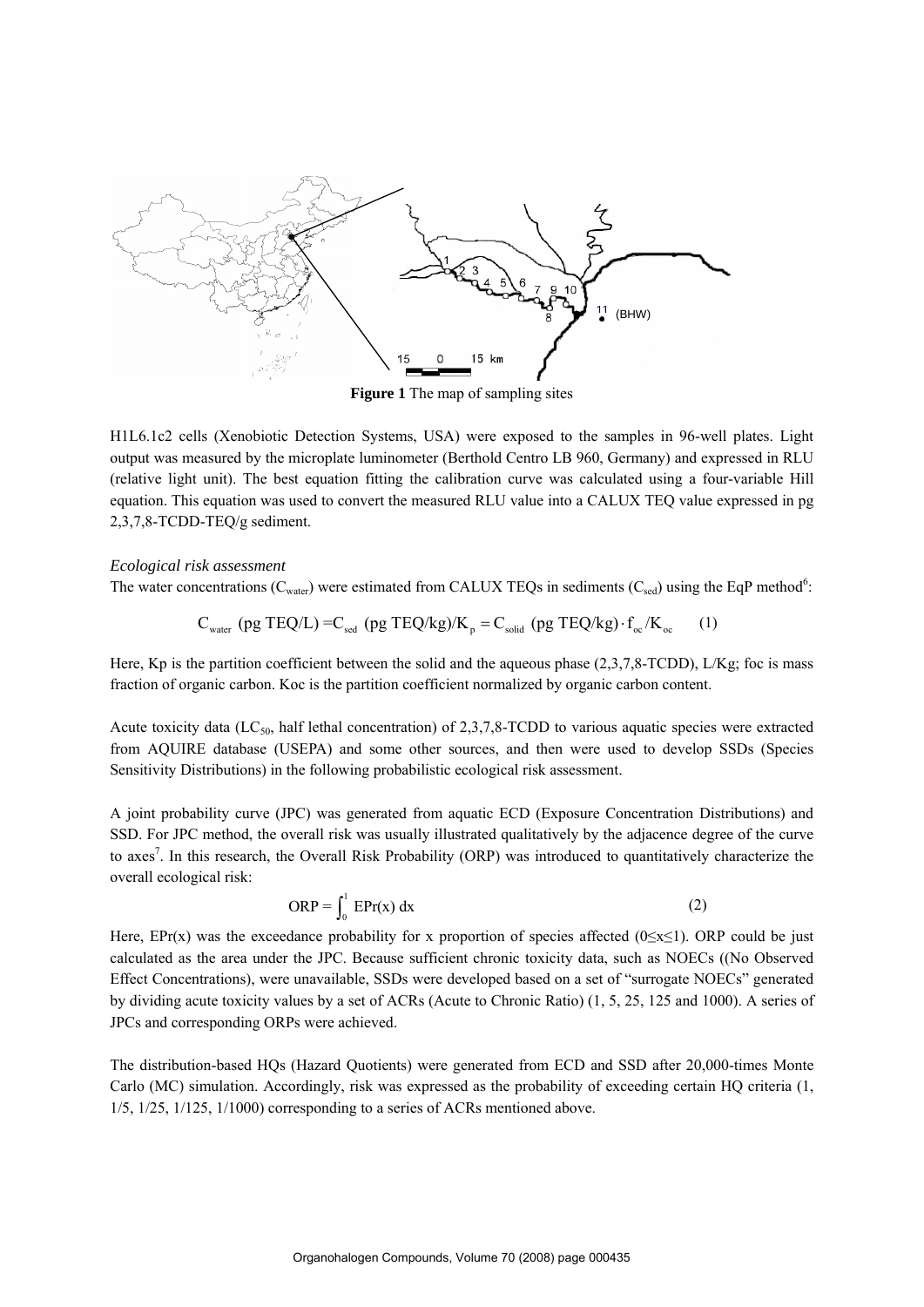## **Results and discussion**

# *Pollution level and character*

From Figure 2 and Figure 3, it is showed that PCDD/Fs are the main contributor to dioxin TEQ. DL-PCBs levels are much lower than PCDD/Fs levels. PCDD/Fs in March, 2005 were very close to those in November, 2006. The same case can be seen from DL-PCBs in March, 2005 and November, 2006. The sites near the Bohai Bay were most badly polluted. For the site BHW in Bohai Bay, the dioxin pollution is neglectable because of its distance from potential source and dilution by sea water. Good linear correlations were found between the CALUX results in 2005 and those in 2006 for PCDD/Fs  $(R^2=0.9706)$  and DL-PCBs  $(R^2=0.6227)$ . Also, PCDD/Fs levels are significantly correlated with DL-PCBs levels in Haihe River (Figure 4).



**Figure 2** PCDD/Fs in sediment of Haihe River **Figure 3** DL-PCBs in sediment of Haihe River







The total HRGC/HRMS TEQ was estimated form CALUX TEQ based on the transformation coefficients that were determined by our previous research of sediment samples in Haihe River:

Total TEQ<sub>HRGC/HRMS</sub> =  $0.5325$  PCDD/Fs TEQ<sub>CALUX</sub> + 2.7486 DL-PCBs TEQ<sub>CALUX</sub> (3)

It is shown in Figure 5 that the estimated total HRGC/MS TEQs in sediment in Haihe River are generally not very high. But for H09 and H10, the total TEQ exceeds the Japanese sediment standard (150 pg TEQ/g). These sampling sites are both at the downstream of the Haihe River flowing though the chemical industrial area where the PCP and PCP-Na have been manufactured for a long period. Much attention should be paid to their potential hazard and risk.